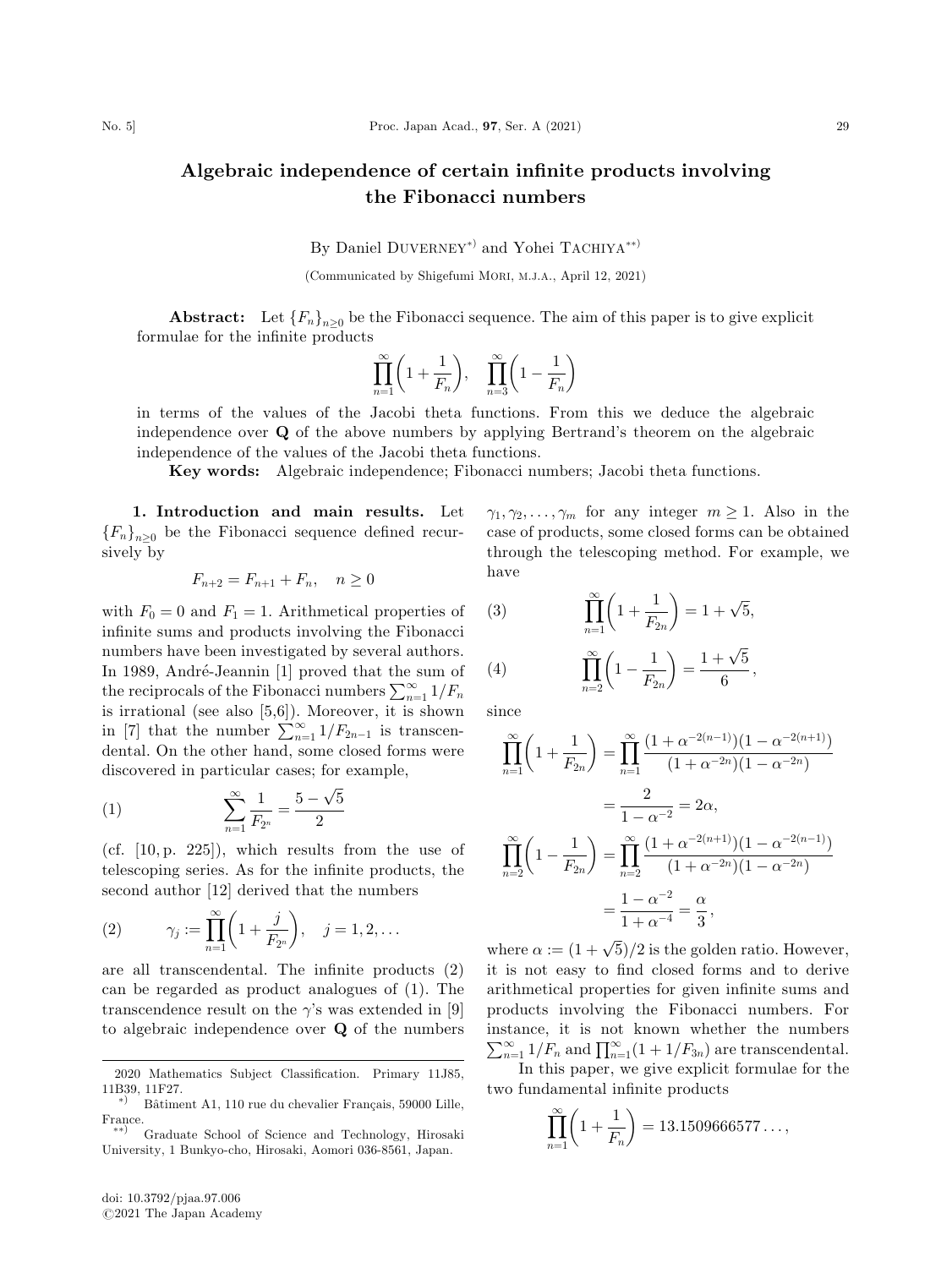$$
\prod_{n=3}^{\infty} \left(1 - \frac{1}{F_n}\right) = 0.1897891436\dots
$$

by means of the values of the Jacobi theta functions. Moreover, by using the formulae we prove that the above two numbers are algebraically independent over Q. To state our results, we define the Jacobi theta functions

(5) 
$$
\begin{cases} \vartheta_2(q) := 2q^{1/4} \sum_{n=0}^{\infty} q^{n(n+1)}, \\ \vartheta_3(q) := 1 + 2 \sum_{n=1}^{\infty} q^{n^2}, \\ \vartheta_4(q) := 1 + 2 \sum_{n=1}^{\infty} (-1)^n q^{n^2}, \end{cases}
$$

which converge for all complex numbers  $q$  with  $|q|$  < 1. Throughout this paper, let

(6) 
$$
\beta := \frac{1}{\alpha} = \frac{\sqrt{5} - 1}{2}.
$$

Our main results are the following

**Theorem 1.** Let  ${F_n}_{n>0}$  be the Fibonacci sequence. Then

$$
\begin{aligned} \xi_1&:=\prod_{n=1}^\infty\biggl(1+\frac{1}{F_n}\biggr)=2\beta^{-5/4}\,\frac{\vartheta_2(\beta)}{\vartheta_4(\beta^4)}\,,\\ \xi_2&:=\prod_{n=3}^\infty\biggl(1-\frac{1}{F_n}\biggr)=\frac{\sqrt{5}}{6}\,\beta^{-5/4}\,\frac{\vartheta_2(\beta)\vartheta_3(\beta)\vartheta_4(\beta)}{\vartheta_4(\beta^4)}\,. \end{aligned}
$$

**Theorem 2.** The numbers  $\xi_1$  and  $\xi_2$  are algebraically independent over Q. In particular, the numbers  $\xi_1$  and  $\xi_2$  are both transcendental.

2. Proofs of Theorems 1 and 2. We first prove Theorem 1. Let  $\vartheta_2(q), \vartheta_3(q), \vartheta_4(q)$  be the Jacobi theta functions defined in (5). Using the triple-product identities

$$
\vartheta_2(q) = q^{1/4} \prod_{n=1}^{\infty} (1 - q^{2n})(1 + q^{2n-2})(1 + q^{2n}),
$$
  

$$
\vartheta_3(q) = \prod_{n=1}^{\infty} (1 - q^{2n})(1 + q^{2n-1})^2,
$$
  

$$
\vartheta_4(q) = \prod_{n=1}^{\infty} (1 - q^{2n})(1 - q^{2n-1})^2
$$

 $(cf. [4, Corollary 3.1]),$  we have

(7) 
$$
q^{-1/4}\vartheta_2(q) = \prod_{n=1}^{\infty} (1 - q^{2n})(1 + q^{2n-2})(1 + q^{2n}),
$$

(8) 
$$
\vartheta_2(q)\vartheta_3(q)\vartheta_4(q) = 2q^{1/4} \prod_{n=1}^{\infty} (1 - q^{2n})^3,
$$

(9) 
$$
\vartheta_4(q^4) = \prod_{n=1}^{\infty} (1 - q^{4 \cdot 2n}) (1 - q^{4(2n-1)})^2
$$

$$
= \prod_{n=1}^{\infty} (1 - q^{4n}) (1 - q^{4(2n-1)})
$$

$$
= \prod_{n=1}^{\infty} (1 - q^{2n}) (1 + q^{4n-2})
$$

(see  $[4, Proof of Proposition 3.1]$  for  $(8)$ ). Hence, we obtain by  $(7)$ ,  $(8)$ , and  $(9)$ 

$$
\prod_{n=1}^{\infty} \left( 1 + \frac{1}{F_{2n-1}} \right) = \prod_{n=1}^{\infty} \frac{(1 + \beta^{2n-2})(1 + \beta^{2n})}{1 + \beta^{4n-2}}
$$

$$
= \beta^{-1/4} \frac{\vartheta_2(\beta)}{\vartheta_4(\beta^4)},
$$

$$
\prod_{n=2}^{\infty} \left( 1 - \frac{1}{F_{2n-1}} \right) = \prod_{n=2}^{\infty} \frac{(1 - \beta^{2n-2})(1 - \beta^{2n})}{1 + \beta^{4n-2}}
$$

$$
= \frac{\beta^{-1/4}(1 + \beta^2)}{2(1 - \beta^2)} \frac{\vartheta_2(\beta)\vartheta_3(\beta)\vartheta_4(\beta)}{\vartheta_4(\beta^4)}
$$

Therefore, Theorem 1 follows from the above formulae and  $(3)$ ,  $(4)$ ,  $(6)$ .

Next we show Theorem 2. Using the wellknown identities

(10) 
$$
\vartheta_2^2(q) = 2\vartheta_2(q^2)\vartheta_3(q^2),
$$

(11) 
$$
\vartheta_4^2(q^2) = \vartheta_3(q)\vartheta_4(q),
$$

(cf.  $[4, Chapter 2, §2.1]$ ), we obtain by Theorem 1

$$
\xi_1^3 \xi_2 = \frac{16\sqrt{5}}{3} \beta^{-5} \vartheta_2^2(\beta^2),
$$
  

$$
\frac{\xi_2}{\xi_1} = \frac{\sqrt{5}}{12} \vartheta_4^2(\beta^2),
$$

so that the numbers  $\vartheta_2^2(\beta^2)$  and  $\vartheta_4^2(\beta^2)$  belong to the field  $\mathbf{Q}(\xi_1, \xi_2, \beta)$ . Hence, putting  $\mathbf{K} := \mathbf{Q}(\xi_1, \xi_2)$ and noting that  $\beta$  is an algebraic number, we have

$$
2 \geq \text{trans.deg}_{\mathbf{Q}}\mathbf{K} = \text{trans.deg}_{\mathbf{Q}}\mathbf{Q}(\xi_1, \xi_2, \beta)
$$
  

$$
\geq \text{trans.deg}_{\mathbf{Q}}\mathbf{Q}(\vartheta_2^2(\beta^2), \vartheta_4^2(\beta^2)) = 2,
$$

where at the last equality we used a result of Bertrand [3, Theorem 4] (see also [8]) which is a consequence of Nesterenko's theorem [11] on the algebraic independence of the values of Ramanujan functions. This implies that trans.deg<sub>O</sub>K = 2, namely, the numbers  $\xi_1$  and  $\xi_2$  are algebraically